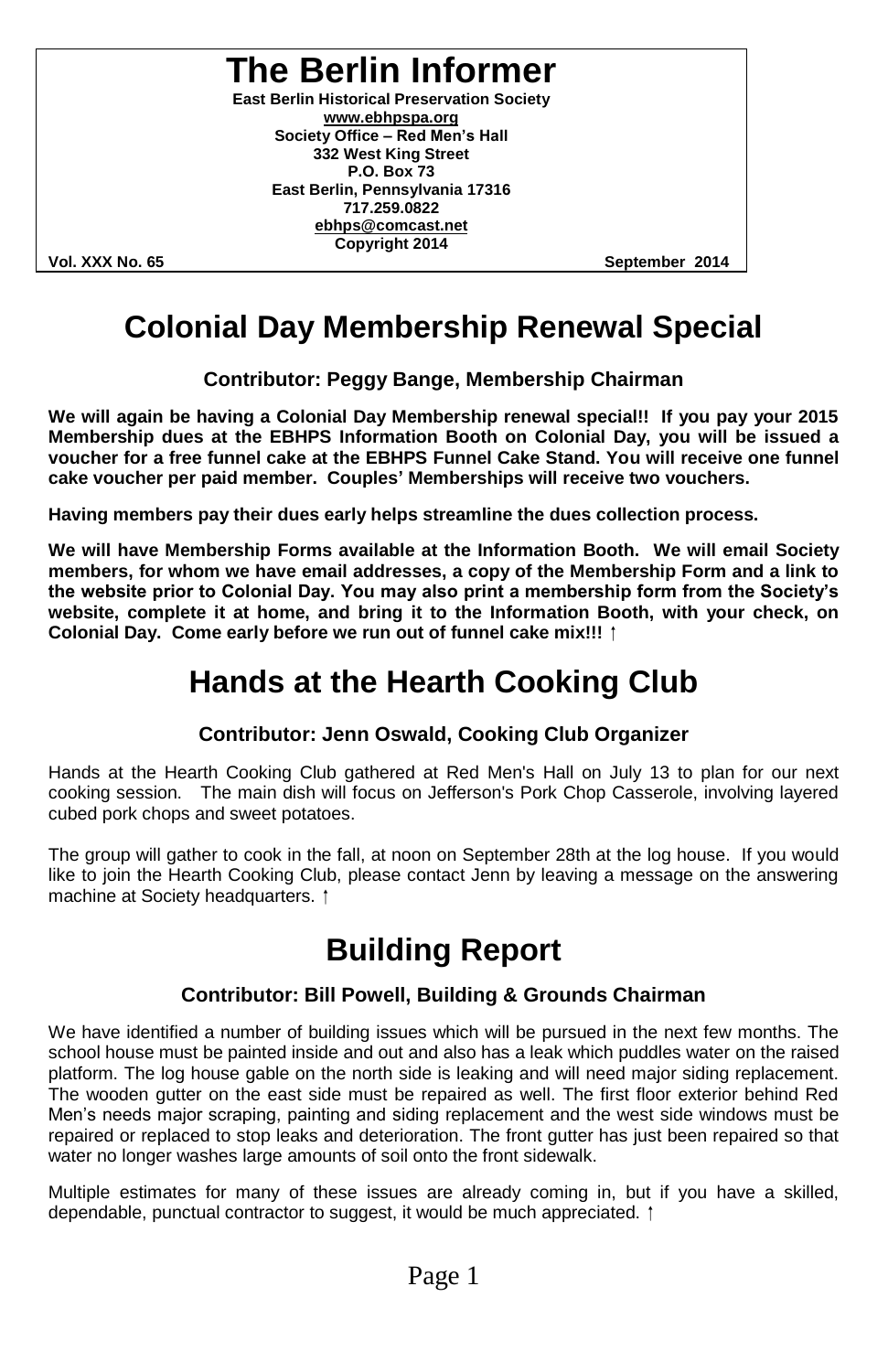### **Message from Your Board President - Bev Jadus**

By the time this issue reaches you, Colonial Day will be just a few days away. I hope that everyone within driving distance is planning to be a part of the big day and is signed up to contribute in some way to make the event a success. We cannot continue to maintain five buildings without committed volunteers like all those who have carried this festival through its **40th year.** We all want to look back on September 13 and know that we had a part in funding the Society's mission for another year. It is just one day out of the year and it is very important; please help.

A revised zoning code has been adopted by the East Berlin Borough Council. The area which includes the National Historic designation plus additions is now designated the "Borough Core." The front façades of buildings on existing developed properties are to be maintained and any additions must be to the rear or side. I am sure it is very difficult to write code which protects historic structures and features and even more complicated to enforce it, but this is an important step. I have seen a number of people working on their early homes in the past year, clearly putting great value on keeping original features intact. The example set by these individuals may well convince others to do the same

A town can encourage pride in its heritage without living in the past. <sup>†</sup>

### **The 1764 Preservation Fund**

#### **Contributor: Peggy Bange, EBHPS Membership Chairman**

As of the publishing of this newsletter, we have received support from the following organizations for 2014. Thanks to all of the contributing organizations. Members, please support these organizations. We increased membership from 7 members in 2013 to 11 members in 2014 and almost doubled the dollar amount of donations.

#### **2014 - 1764 Preservation Fund Members**

**Platinum**<br> **VFW Post 8896** Adams Electric Cooperative, Inc. ACNB Bank Adams Electric Cooperative, Inc. ACNB Bank East Berlin Smiles **Aero** Energy

East Berlin Beverage Dist., Inc. East Berlin Community Library East Berlin Chiropractor East Berlin Excavating, Inc. Rick's Custom Baling, LLC Sites Realty, Inc.

### **2015 Historic East Berlin Antique Show**

Mark you calendars now for the 2015 antique show. The preview will be Thursday evening, April 30, 2015. The show will then continue on May 1 and 2, 2015 for general admission. We again expect to provide free admittance to EBHPS members with paid-up dues to the show on May 1 and  $2.1$ 

#### **2014 Upcoming Events to Remember**

| Log House Craft Show and Sale (EBHPS fund-raiser)           |
|-------------------------------------------------------------|
| Christmas Party at the Mill                                 |
| Historic East Berlin Holiday House Tour (EBHPS fund-raiser) |

November 28, 29, & 30, 2014 December 6, 2014 December 14, 2014  $\dagger$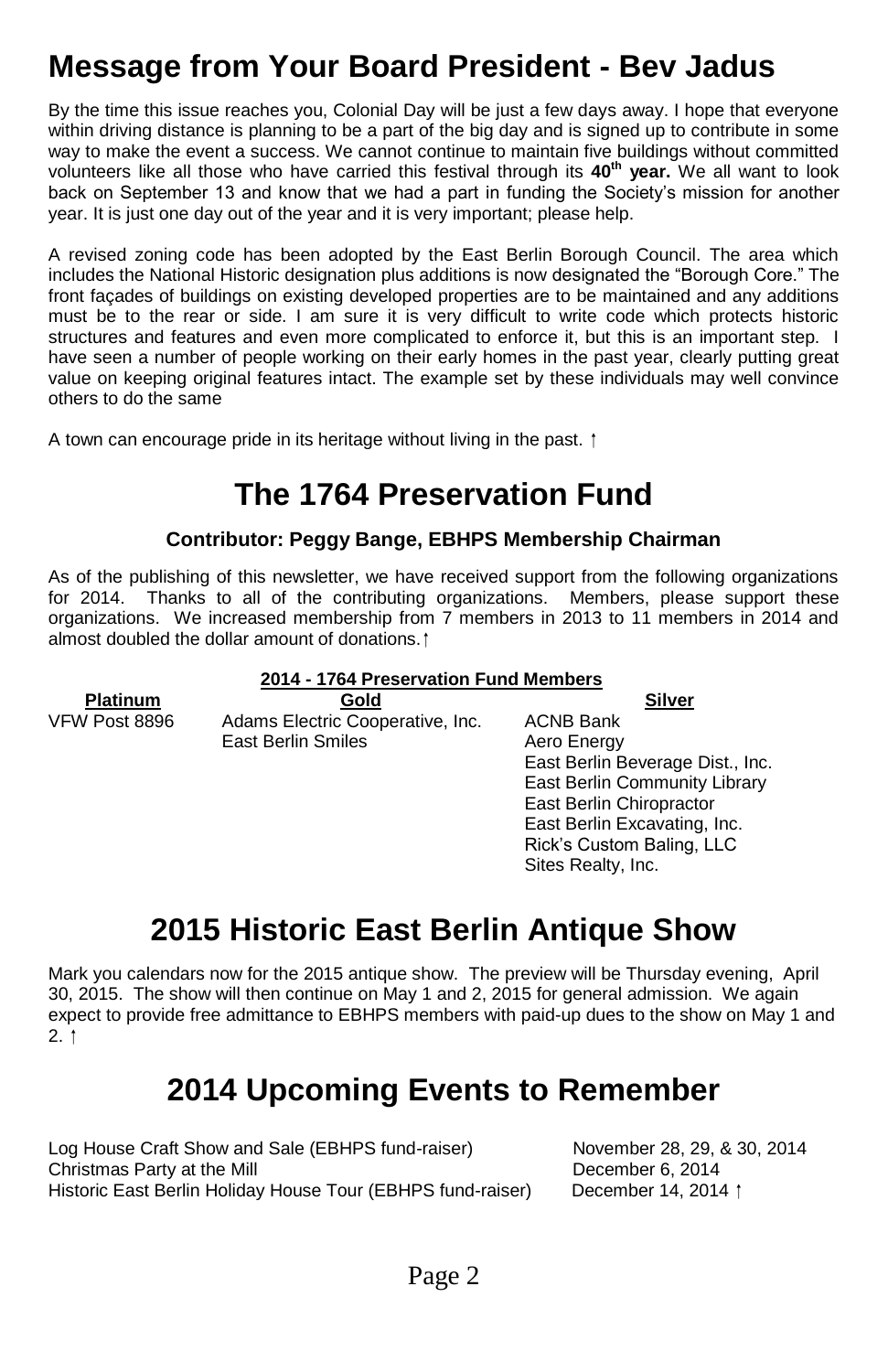# THIS SECTION INTENTIONALLY LEFT BLANK DUE TO HAVING REPRINTED A COPYRIGHTED ARTICLE WITH PERMISSION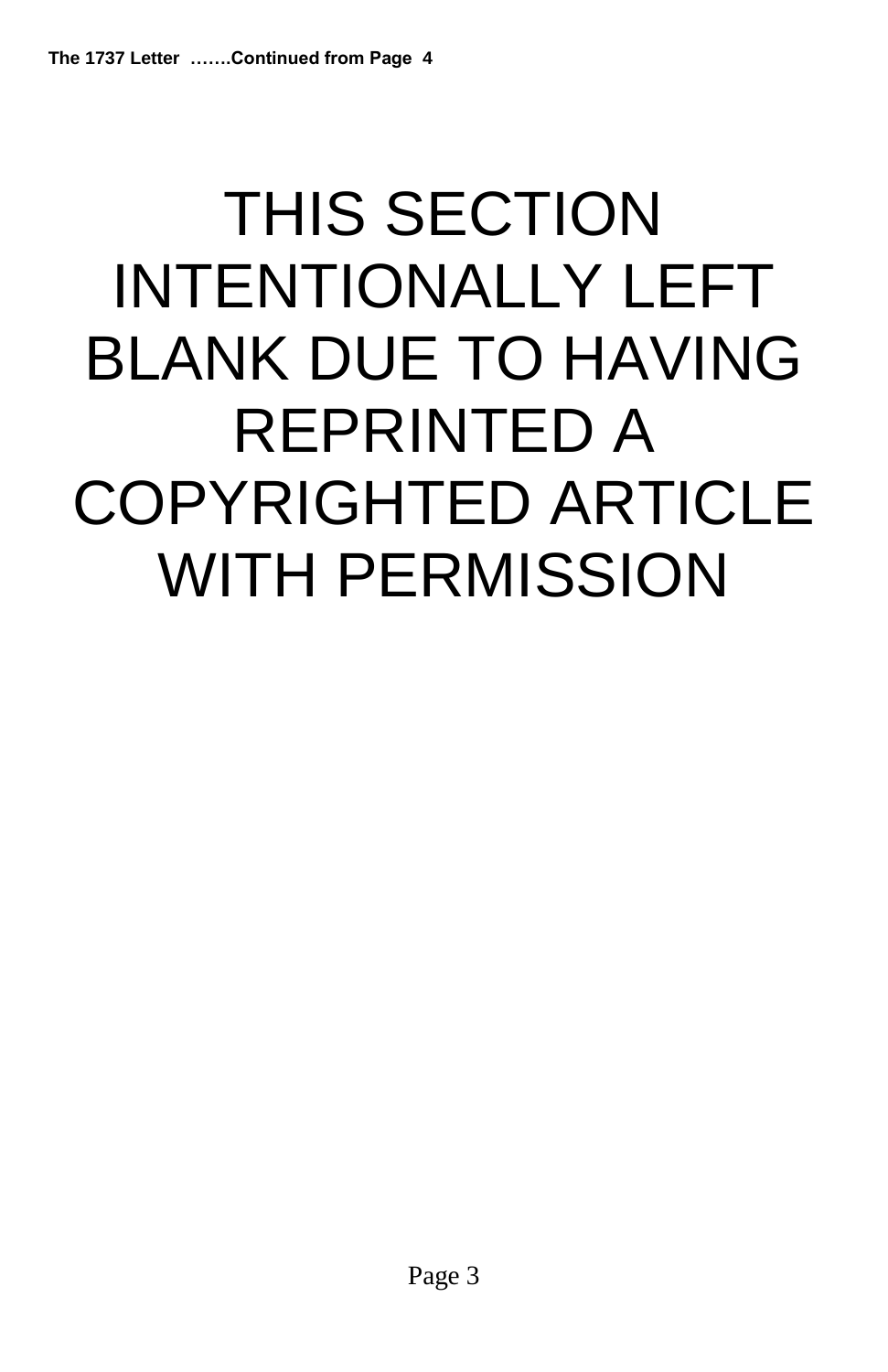#### **THE 1737 LETTER**

**(This article is being reprinted with permission from the Studebaker Family Nat'l Assoc., Tipp City, OH. This is a copyrighted article and you may not copy or reprint this article in whole or in part without the written permission from the owner, the Studebaker Family Nat'l Assoc.)**

*The 1737 Letter* article consists of three parts (the first part was published in the May 2014 issue of *The Berlin Informer*:

- 1) An article about the history of the letter, *The Road Back* (published in the May *Informer*)
- 2) A translation of the original *1737 Letter* (published in the July *Informer*)
- 3) An analysis of the letter (published below)

## THIS SECTION INTENTIONALLY LEFT BLANK DUE TO HAVING REPRINTED A COPYRIGHTED ARTICLE WITH PERMISSION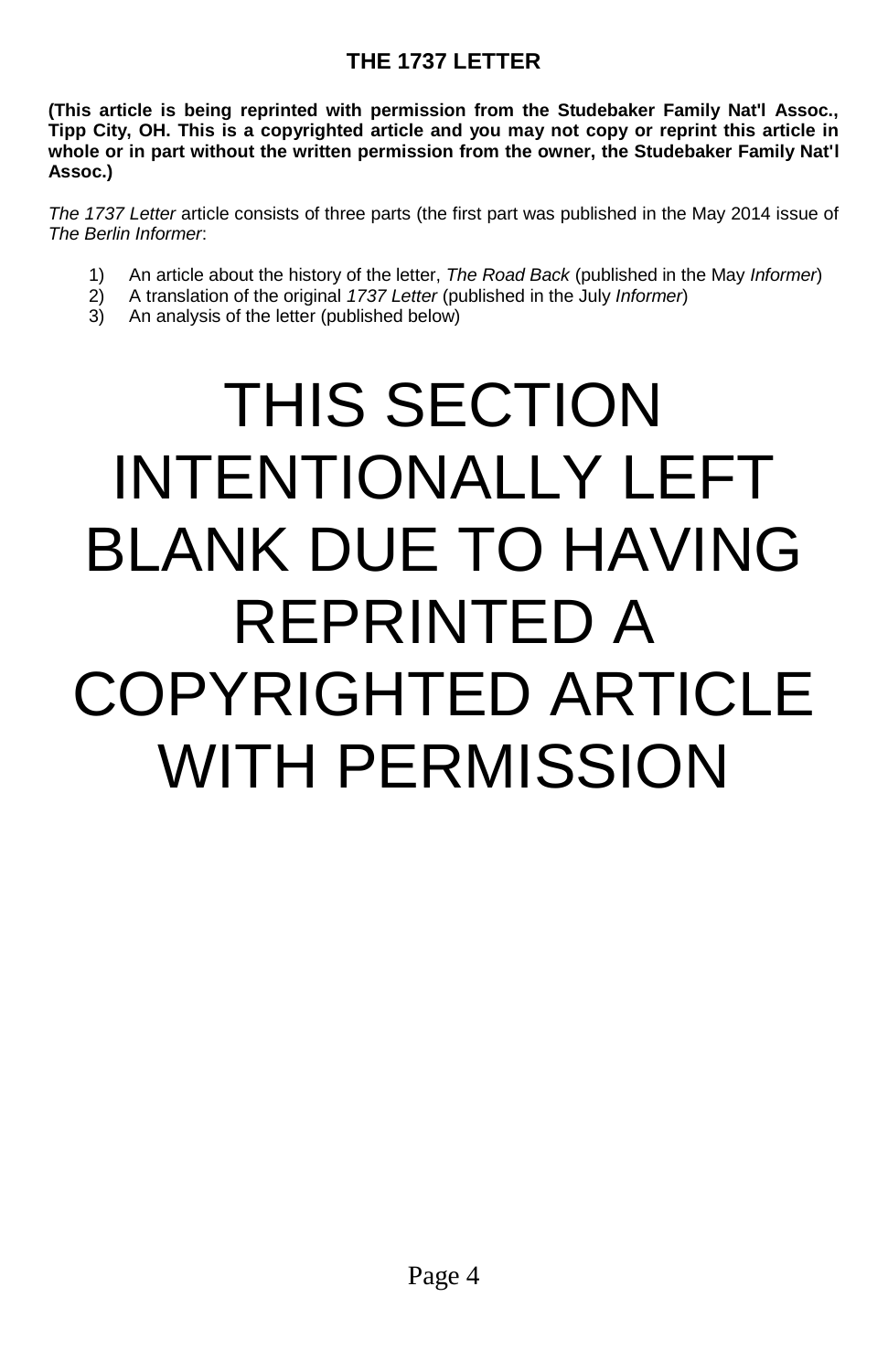# THIS SECTION INTENTIONALLY LEFT BLANK DUE TO HAVING REPRINTED A COPYRIGHTED ARTICLE WITH PERMISSION